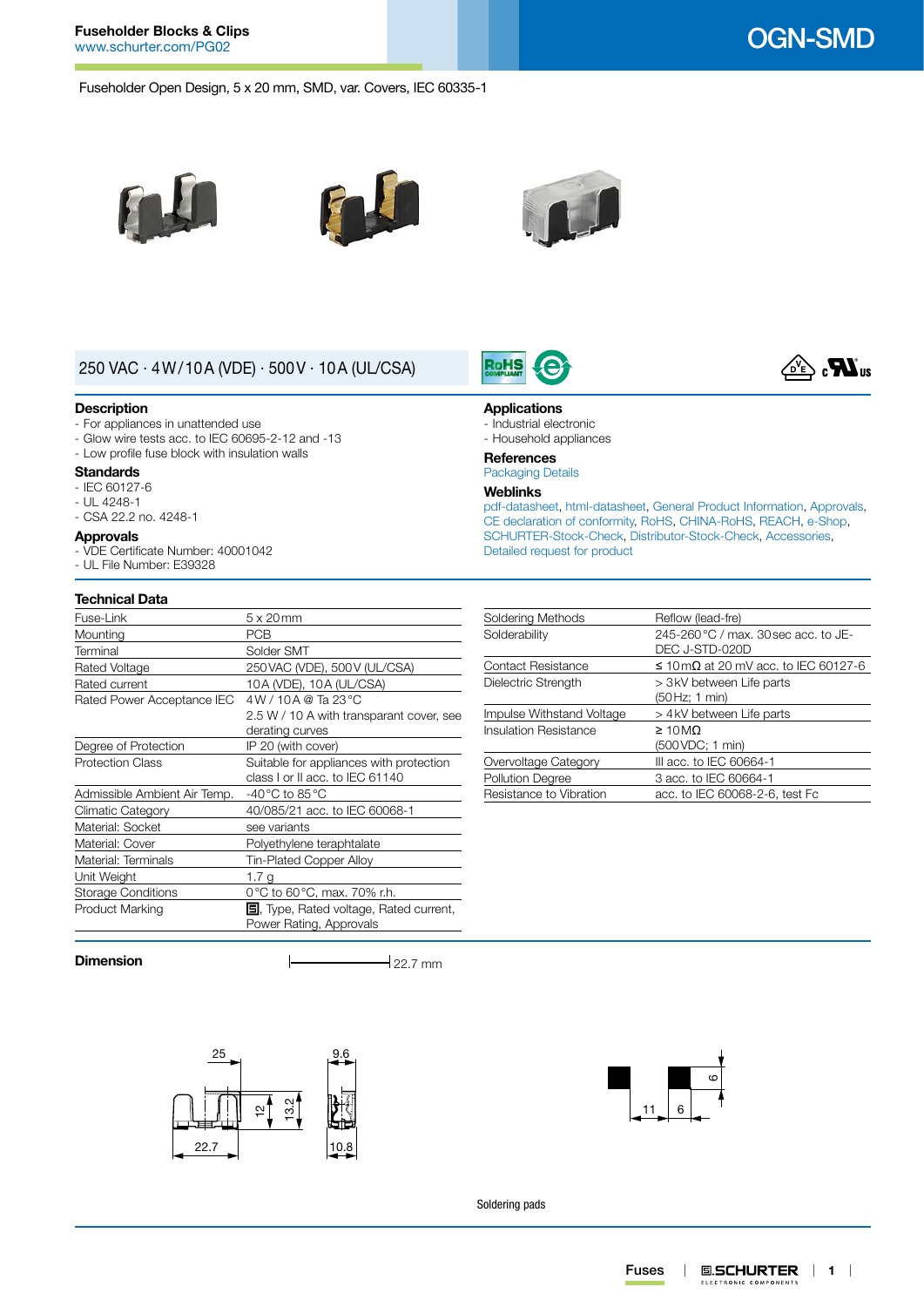# **Derating Curves**



| 2 | **回.SCHURTER** | Fuses ELECTRONIC COMPONENTS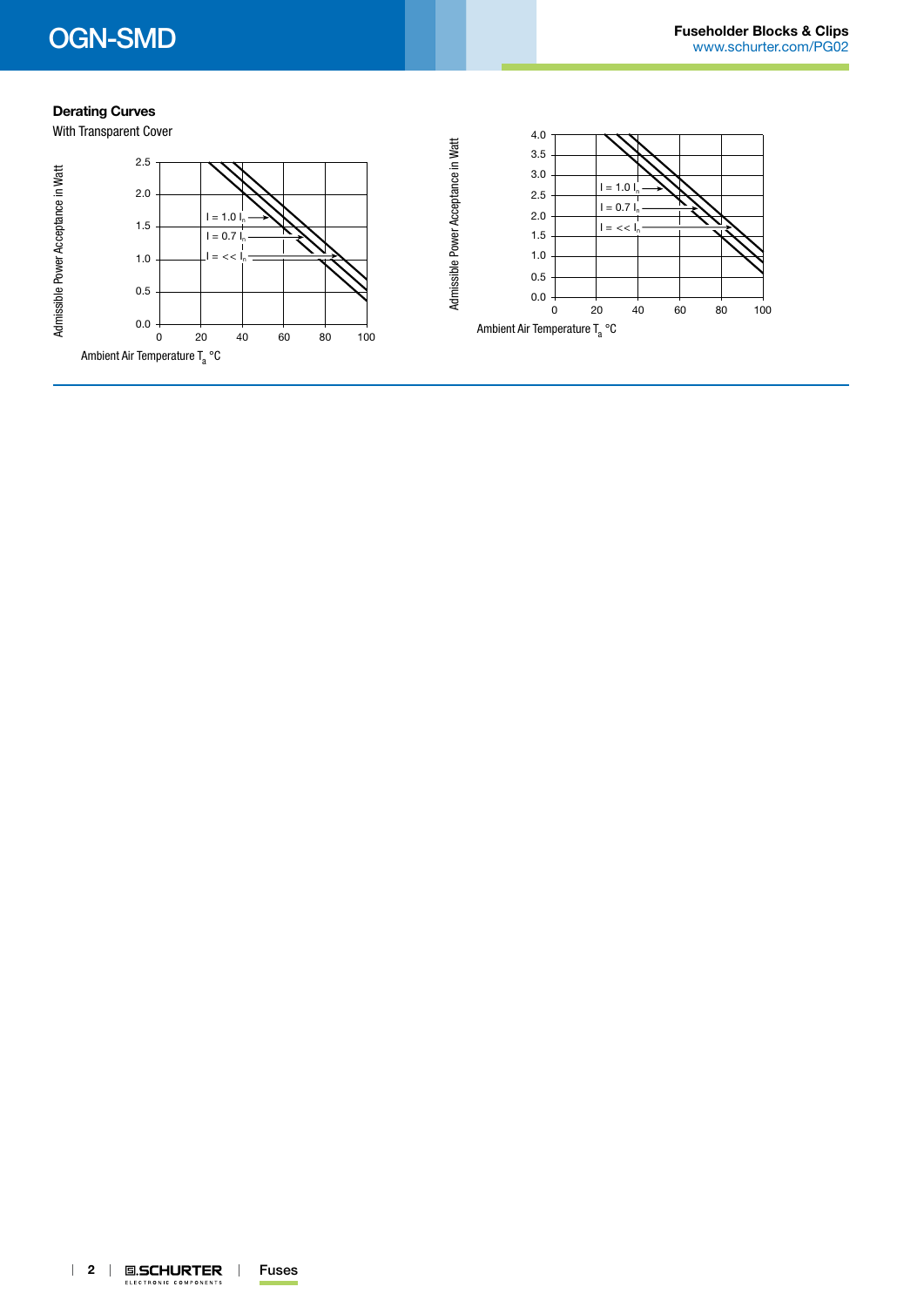## **Order numbers for pre-assembled OGN-SMD, blister tape packaging with 400 pieces per reel**

| Rated<br>current In | <b>FTT 5x20</b><br>with reflow cover<br>0853.0571 | <b>FTT 5x20</b><br>no cover | <b>FST 5x20</b><br>with reflow cover<br>0853.0571 | <b>FST 5x20</b><br>no cover | <b>FSF 5x20</b><br>with reflow cover<br>0853.0571 | <b>FSF 5x20</b><br>no cover | <b>SPT 5x20</b><br>with reflow cover<br>0853.0571 | <b>SPT 5x20</b><br>no cover |
|---------------------|---------------------------------------------------|-----------------------------|---------------------------------------------------|-----------------------------|---------------------------------------------------|-----------------------------|---------------------------------------------------|-----------------------------|
| 50 mA               |                                                   |                             | 0031.8304                                         | 0031.8354                   |                                                   |                             |                                                   |                             |
| 63 mA               | 0031.8501                                         | 0031.8551                   | 0031.8305                                         | 0031.8355                   |                                                   |                             |                                                   |                             |
| 80 mA               | 0031.8502                                         | 0031.8552                   | 0031.8306                                         | 0031.8356                   |                                                   |                             |                                                   |                             |
| 100 mA              | 0031.8503                                         | 0031.8553                   | 0031.8307                                         | 0031.8357                   |                                                   |                             |                                                   |                             |
| 125 mA              | 0031.8504                                         | 0031.8554                   | 0031.8308                                         | 0031.8358                   |                                                   |                             |                                                   |                             |
| 160 mA              | 0031.8505                                         | 0031.8555                   | 0031.8309                                         | 0031.8359                   |                                                   |                             |                                                   |                             |
| 200 mA              | 0031.8506                                         | 0031.8556                   | 0031.8310                                         | 0031.8360                   |                                                   |                             |                                                   |                             |
| 250 mA              | 0031.8507                                         | 0031.8557                   | 0031.8311                                         | 0031.8361                   |                                                   |                             |                                                   |                             |
| 315 mA              | 0031.8508                                         | 0031.8558                   | 0031.8312                                         | 0031.8362                   |                                                   |                             |                                                   |                             |
| 400 mA              | 0031.8509                                         | 0031.8559                   | 0031.8313                                         | 0031.8363                   |                                                   |                             |                                                   |                             |
| 500 mA              | 0031.8510                                         | 0031.8560                   | 0031.8314                                         | 0031.8364                   | 0031.8413                                         | 0031.8463                   |                                                   |                             |
| 630 mA              | 0031.8511                                         | 0031.8561                   | 0031.8315                                         | 0031.8365                   | 0031.8414                                         | 0031.8464                   |                                                   |                             |
| 800 mA              | 0031.8512                                         | 0031.8562                   | 0031.8316                                         | 0031.8366                   | 0031.8415                                         | 0031.8465                   |                                                   |                             |
| 1 A                 | 0031.8513                                         | 0031.8563                   | 0031.8317                                         | 0031.8367                   | 0031.8416                                         | 0031.8466                   | 0031.8993                                         | 0031.9007                   |
| 1,25A               | 0031.8514                                         | 0031.8564                   | 0031.8318                                         | 0031.8368                   | 0031.8417                                         | 0031.8467                   | 0031.8994                                         | 0031.9008                   |
| 1,6A                | 0031.8515                                         | 0031.8565                   | 0031.8319                                         | 0031.8369                   | 0031.8418                                         | 0031.8468                   | 0031.8995                                         | 0031.9009                   |
| 2A                  | 0031.8516                                         | 0031.8566                   | 0031.8320                                         | 0031.8370                   | 0031.8419                                         | 0031.8469                   | 0031.8996                                         | 0031.9010                   |
| 2,5A                | 0031.8517                                         | 0031.8567                   | 0031.8321                                         | 0031.8371                   | 0031.8420                                         | 0031.8470                   | 0031.8997                                         | 0031.9011                   |
| 3,15A               | 0031.8518                                         | 0031.8568                   | 0031.8322                                         | 0031.8372                   | 0031.8421                                         | 0031.8471                   | 0031.8998                                         | 0031.9012                   |
| 4 A                 | 0031.8519                                         | 0031.8569                   | 0031.8323                                         | 0031.8373                   | 0031.8422                                         | 0031.8472                   | 0031.8999                                         | 0031.9013                   |
| 5 A                 |                                                   |                             | 0031.8324                                         | 0031.8374                   | 0031.8423                                         | 0031.8473                   | 0031.9000                                         | 0031.9014                   |
| 6,3A                |                                                   |                             | 0031.8325                                         | 0031.8375                   | 0031.8424                                         | 0031.8474                   | 0031.9001                                         | 0031.9015                   |
| 8A                  |                                                   |                             | 0031.8326                                         | 0031.8376                   | 0031.8425                                         | 0031.8475                   | 0031.9002                                         | 0031.9016                   |
| 10 A                |                                                   |                             | 0031.8327                                         | 0031.8377                   | 0031.8426                                         | 0031.8476                   | 0031.9003                                         | 0031.9017                   |

**All fuses in the pre-assembled OGN-SMD fuseholders are suitable for the reflow solder process.**